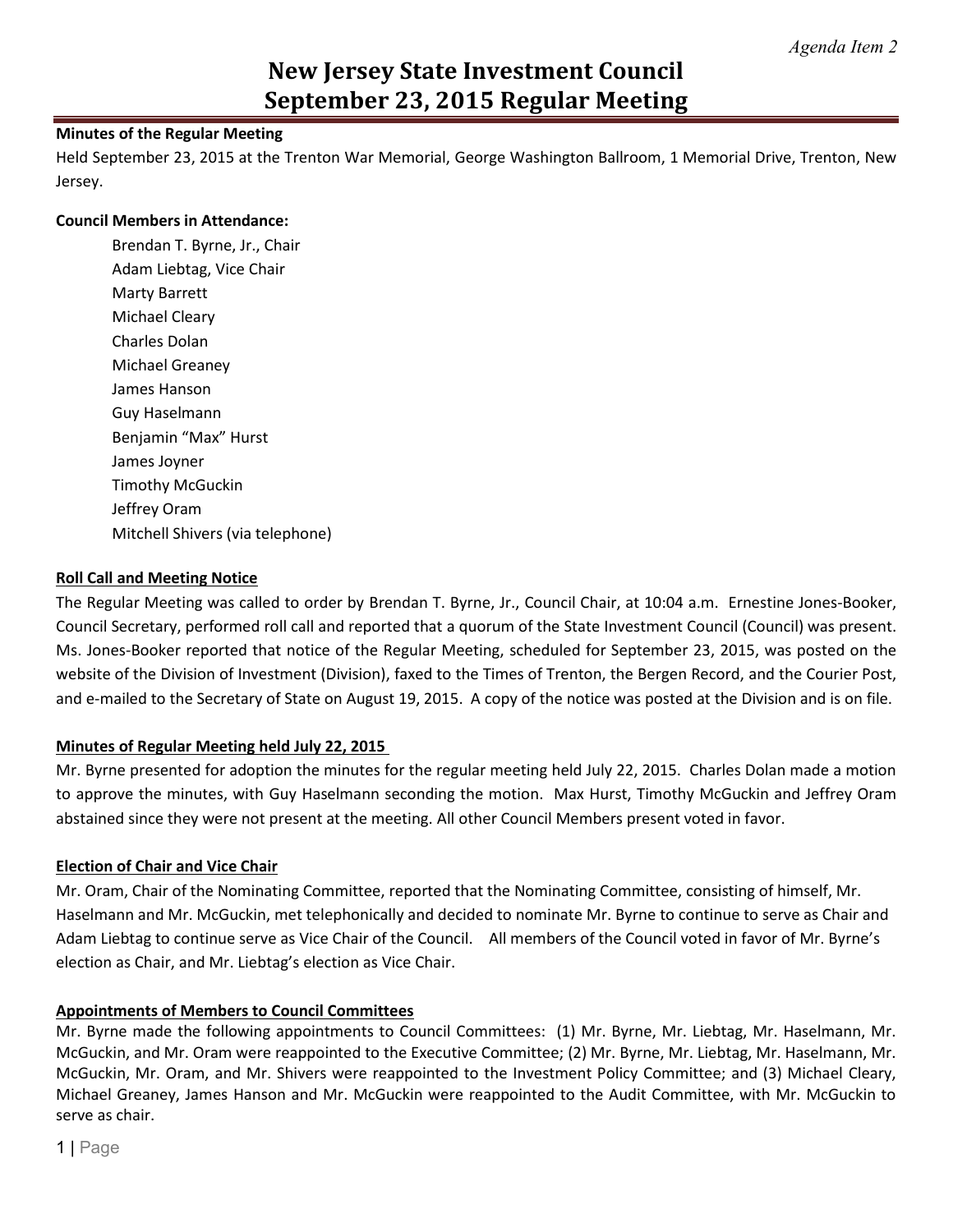## **Opening Remarks by Chair**

Mr. Byrne made some brief opening remarks, announcing lower returns for Fiscal Year 2015 relative to the past several years (subject to final audit) and a net outflow of pension fund assets, but noting the Division's outperformance of its benchmark and the positive contributions of the Division's alternative investment program. Mr. Byrne also announced that the pension fund received an "A" rating for transparency by a watchdog group. Mr. Haselmann commended Mr. Byrne on his assessment and suggested that a written version of his remarks be made available.

#### **Director's Report/Updates**

Director Chris McDonough presented the Director's Report, reporting that the Pension Fund returned, on an unaudited basis, 4.16 percent for the fiscal year, outperforming the benchmark by 123 basis points. Mr. McDonough provided an update on the performance of the portfolio as a whole and the performance of specific asset classes, both on an absolute basis and relative to its benchmark and its peers. Mr. McDonough noted the strong contribution to returns from various alternative investment portfolios. Mr. Haselmann commended the Division on its outstanding Sharpe Ratio (return per unit of risk). Mr. Dolan asked if the alternatives investment returns were net of all fees, which Mr. McDonough affirmed. Marty Barrett, Mr. Hurst, and Mr. Liebtag expressed concern about the effect of missing fund contributions on investment returns, and asked if the Division had the capacity to calculate the effect. Mr. Byrne referenced public information that was provided by the pension and benefit study commission. Mr. McDonough explained that the calculation would require an actuarial analysis that was beyond the Division's purview, but offered to provide investment return information to any pension fund actuary undertaking such an analysis.

Brian Arena and Karen Paardecamp of the Division presented an overview of the Division's domestic and international equity portfolios, respectively. Mr. Haselmann inquired about the foreign currency hedging activities of other large pension funds, to which Kristen Doyle of Aon Hewitt Consulting responded that hedging currencies has not been a historically significant activity of such funds, but that there is a renewed focus on currency risk in conjunction with the increasing global exposure of pension fund portfolios.

Tim Patton, Kevin McGrath, and Phil Pagliaro of the Division provided an overview of the Division's fixed income portfolio. In response to Mr. Byrne's question regarding investment opportunities in the global diversified credit sector, Mr. McGrath and Mr. McDonough discussed the role of alternative managers in this sector, citing complex yet favorable opportunities. In response to Mr. Oram's inquiry about TIPs, Mr. Pagliaro noted that, despite their recent underperformance, TIPs were an inexpensive means of obtaining long-term protection against inflation. Mr. Haselmann described various scenarios where TIPs were particularly useful.

Deputy Director Corey Amon provided an overview of U.S. and global economic and market conditions. Mr. Haselmann discussed recent actions taken by the Chinese government, and repeated his concern about the future depreciation of financial assets, despite positive economic indicators. Mr. Hurst emphasized the importance of getting contributions into the system in order to obtain a return on investment. Mr. Oram noted the need for liquidity to avoid selling into a down market. Mr. McDonough discussed performance by asset class and asset allocation as of August 31, 2015.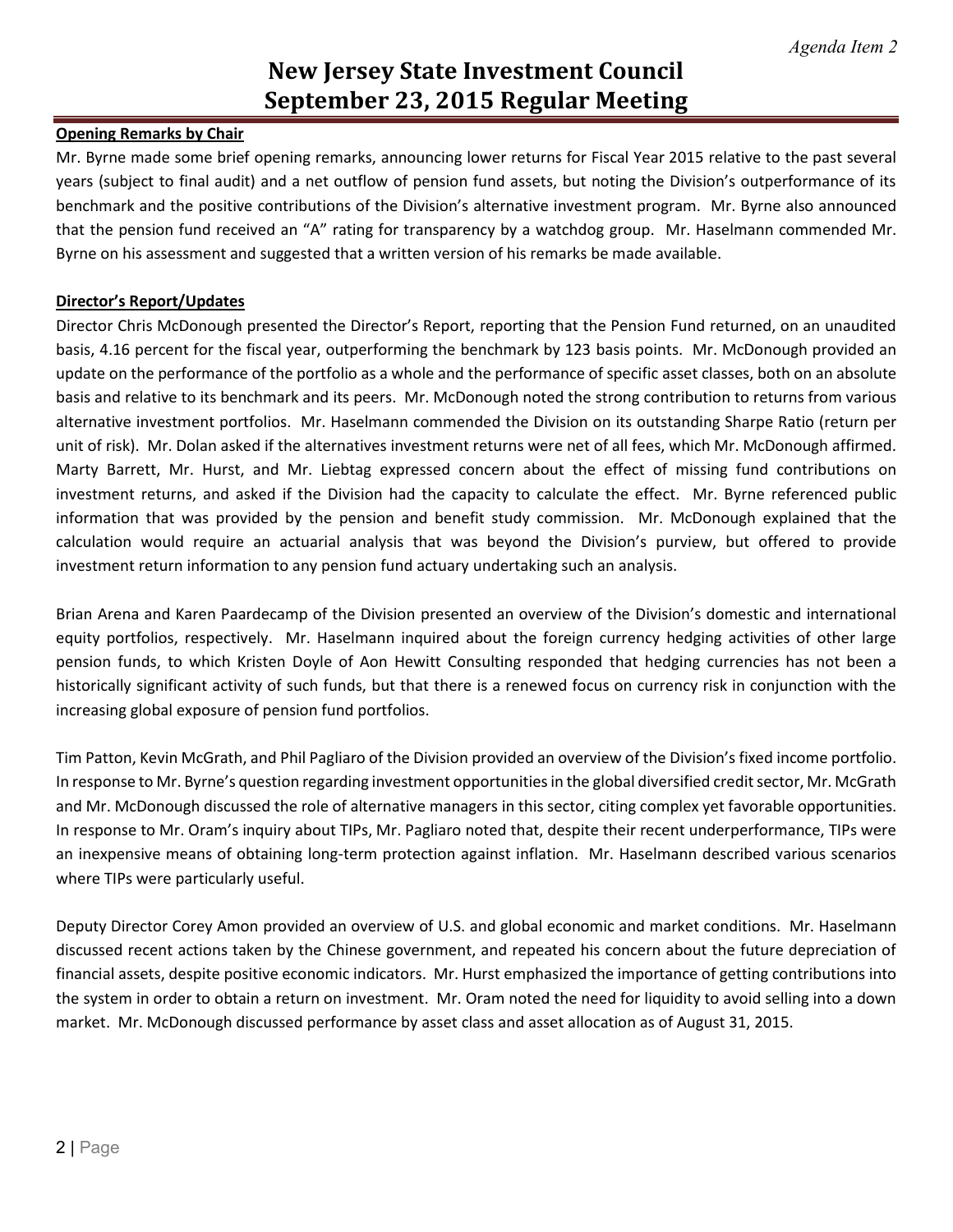## **Arden Garden State NJ Fund LP Update**

Pursuant to the Council's Alternative Investment Modification Procedures, Mr. McDonough notified the Council of its intent to make a partial, rather than a full, redemption from Arden Asset Management.

## **JLL Partners V, L.P. Update**

Mr. McDonough reported that the Division had received indications of interest from potential purchasers of the Division's investment in JLL Partners V, L.P., and was proceeding in accordance with the Council's procedures regarding secondary sales.

## **Presentation by TorreyCove Capital Partners**

Mr. McDonough introduced Michelle Davidson and Mike Krems of TorreyCove Capital Partners (TorreyCove), the Division's new private equity consultant, who provided an overview of the firm. In response to queries from Mr. Byrne and Mr. Hanson, Ms. Davidson and Mr. Krems explained the firm's sourcing process. Mr. Byrne and Mr. Haselmann commented on the persistence of similar names in the private equity sector as top quartile performers. Charles Dolan inquired about the down side of restricting investments to top quartile firms, to which Mr. Krems and Ms. Davidson emphasized the importance of evaluating other factors, such as risk and the use of leverage, that drive performance. In response to a question from Mr. Byrne regarding why some funds are attractive to some investors but not others, Mr. Krems outlined a number of selection criteria that vary among investors. Mr. Hurst inquired about how TorreyCove is paid, to which Mr. McDonough responded that TorreyCove is working under a five year flat rate contract.

## **Private Equity Investments**

## *Catalyst Fund Limited Partnership V*

Jason MacDonald of the Division, along with Mr. Krems of TorreyCove, presented an investment of \$100 million in Catalyst Fund Limited Partnership V, a private equity fund focused on Canadian distressed opportunities. Mr. MacDonald provided an overview of the fund and the Division's investment rationale. Mr. Dolan commented on the diverse experience of the fund's investment team. Mr. Byrne asked about the fund's exposure to the energy sector, to which Mr. Krems responded that the fund has not historically focused on that sector. Mr. Byrne reported that the Investment Policy Committee discussed the investment and was satisfied that the due diligence that was performed was adequate and appropriate.

## *TSG7 A, L.P. & TSG7 B, L.P.*

Mr. MacDonald and Ms. Davidson presented an investment of \$100 million in TSG7 A, L.P. and \$25 million in TSG7 B, L.P., private equity funds focused on growth capital investments in middle-market companies in the branded consumer products sector. Mr. MacDonald explained that TSG7 A is the main fund, and that TSG7 B is a fund available to a subset of TSG7 A investors focusing on smaller deals. Mr. MacDonald summarized the funds' strategy, performance and investment terms. Mr. Liebtag expressed his opposition to the fee structure, which had a percentage carry amount that was beyond the twenty percent generally seen for these types of investments. Mr. Byrne reported that the Investment Policy Committee discussed the investment and was satisfied that the due diligence that was performed was adequate and appropriate.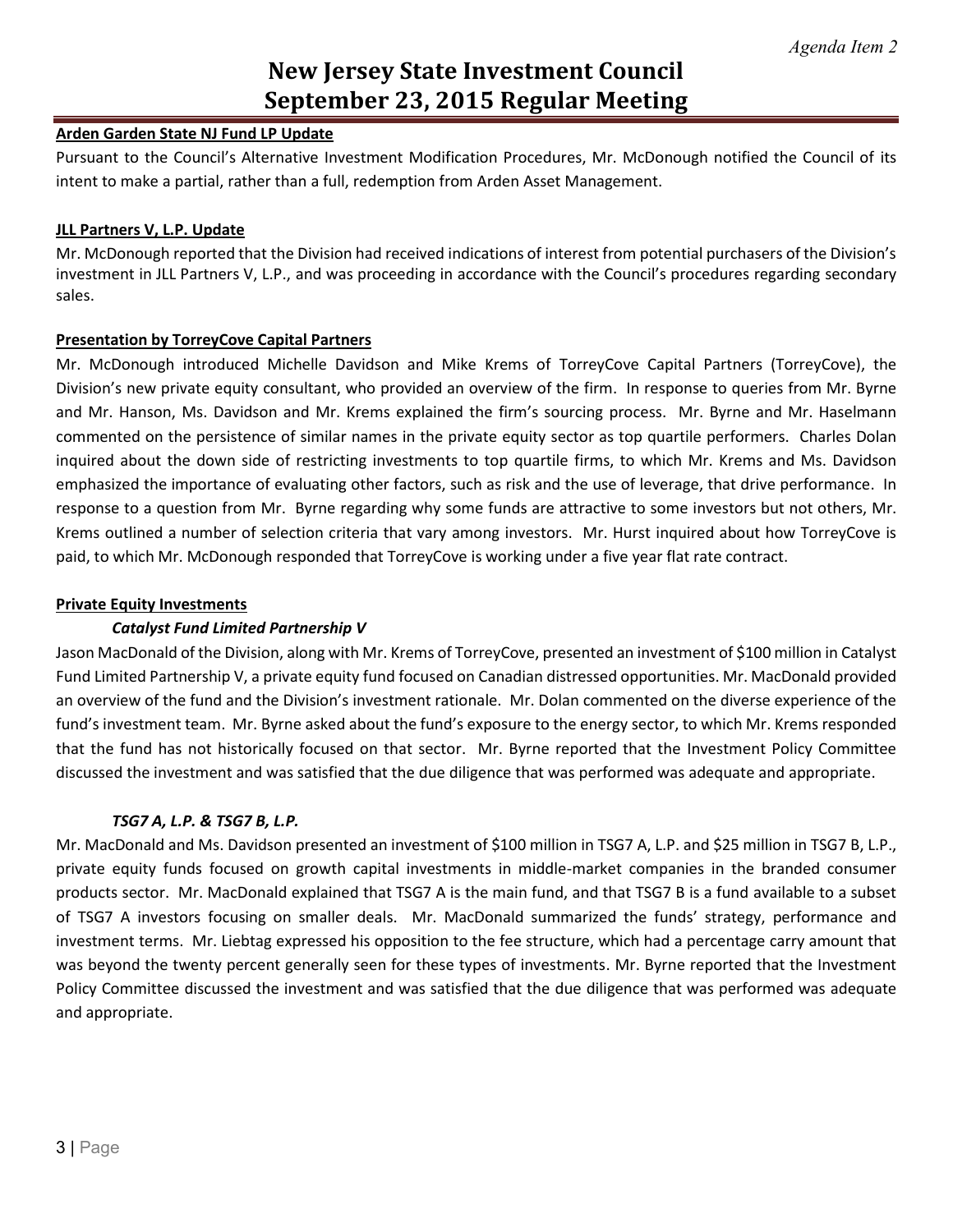### **Opportunistic Investment**

#### *Dyal Capital Partners III L.P. & Related Co-Investment Separate Account*

Mr. MacDonald and Pete Keliuotis of Cliffwater presented an investment of up to \$200 million in Dyal Capital Partners III L.P. and up to \$100 million in a related co-investment separate account. Both funds would invest in equity stakes in private equity and other alternative investment fund managers. Mr. MacDonald noted the performance of the prior Dyal funds and described the investment opportunity in more detail. He also noted the funds' favorable investment terms. Mr. Oram asked whether the investment strategy was unique, to which Mr. McDonald responded that he is unaware of other similarly constructed investments. In response to a question from Mr. Hanson, Mr. Keliuotis described the investment multiples for the types of transactions contemplated by these funds. Mr. Byrne reported that the Investment Policy Committee discussed the investment and was satisfied that the due diligence that was performed was adequate and appropriate.

#### **Hedge Fund Investments**

#### *Winton Futures Fund*

Samantha Rosenstock of the Division, along with Mr. Keliuotis of Cliffwater, presented an add-on investment of \$150 million in Winton Futures Fund, a diversified CTA fund managed by Winton Capital Management (Winton). Ms. Rosenstock stated that, as of July 31, 2015, the Division's previous commitment to the fund was valued at \$252 million, and therefore the additional investment would result in a combined total investment of \$402 million. The Division intends to transfer this combined investment into a new account managed by Winton with the same or better economic terms. Ms. Rosenstock provided an overview of the fund and its strategy, and noted the fund's attractive returns. Mr. Byrne inquired about the fund's lower returns in recent years, to which Ms. Rosenstock responded that the fund reduced its risk profile with more diversified strategies. Mr. Haselmann noted the lack of correlation between the fund's performance and the performance of the public equity markets. Mr. Byrne reported that the Investment Policy Committee discussed the investment and was satisfied that the due diligence that was performed was adequate and appropriate.

## *Lynx (Bermuda) Ltd.*

Ms. Choi and Mr. Keliuotis presented an add-on investment of \$100 million in Lynx (Bermuda) Ltd., a CTA fund managed by Lynx Asset Management (Lynx). Ms. Choi stated the total commitment to the fund after the add-on would be approximately \$200 million. The Division intends to transfer this combined investment into a new account managed by Lynx at the same or better economic terms. Ms. Choi provided an overview of the fund and described the Division's investment rationale. Mr. Haselmann noted the fund's exceptional performance during the difficult 2008 market environment. Mr. Byrne reported that the Investment Policy Committee discussed the investment and was satisfied that the due diligence that was performed was adequate and appropriate.

## *MKP Opportunity Partners, L.P.*

Ms. Rosenstock and Mr. Keliuotis presented an add-on investment of \$110 million in MKP Opportunity Partners, L.P. a discretionary macro fund. The additional investment would be in addition to the Division's prior investment of \$243 million, resulting in a total of approximately \$350 million invested in the fund. Ms. Rosenstock provided an overview of the fund, and noted that the additional investment will result in better economic terms for the Division. Mr. Keliuotis reviewed the fund's historical performance. Mr. Byrne reported that the Investment Policy Committee discussed the investment and was satisfied that the due diligence that was performed was adequate and appropriate. In response to a question from Mr. Hurst, Mr. Byrne described the role of the IPC in reviewing investments.